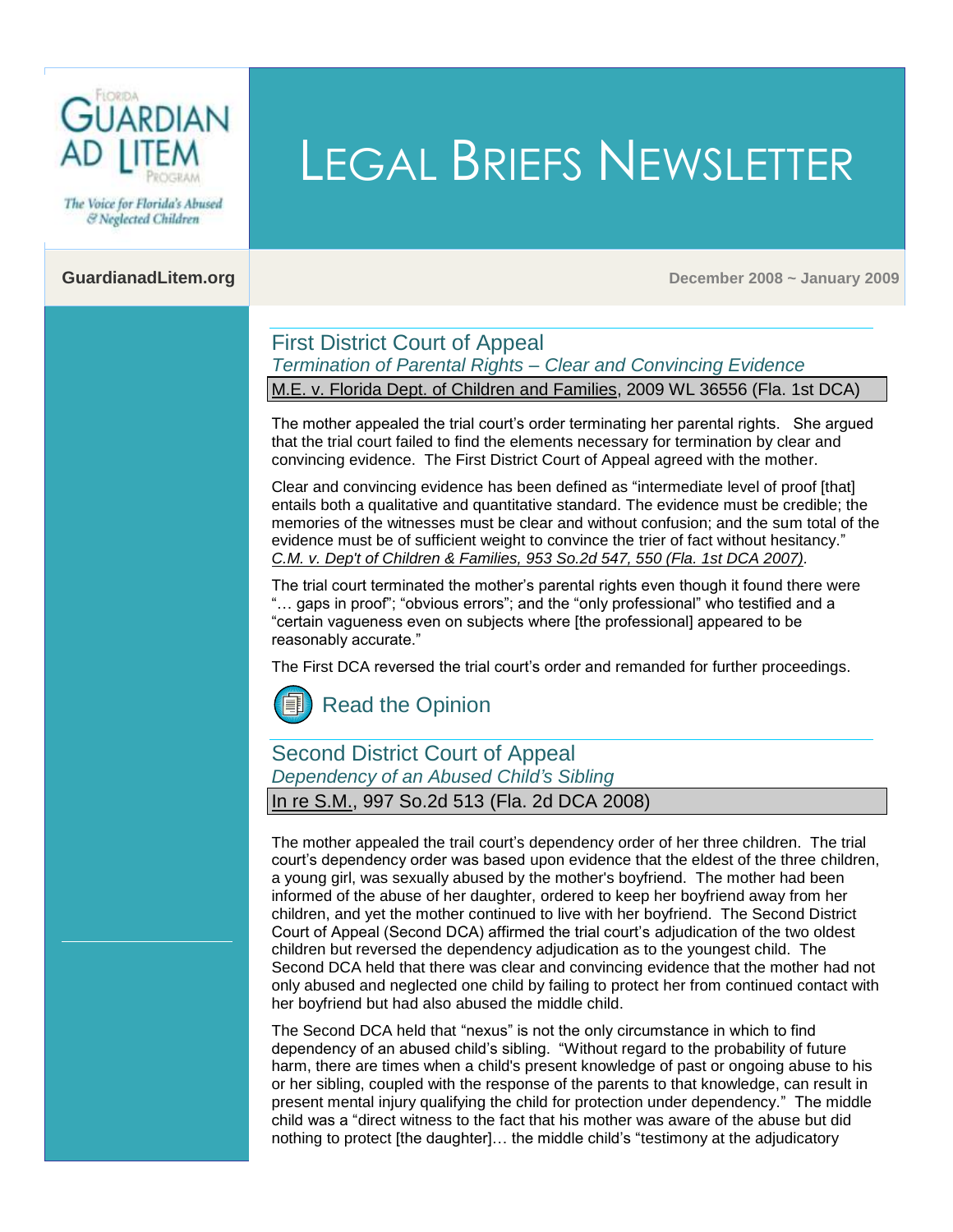hearing was defensive and at times elusive. He appeared to blame [the daughter] for the break-up of the family and his placement into foster care. "[The middle child] has been taught, either directly or indirectly, to ostracize [the daughter] for coming forward and currently maintaining these allegations." The trial court based its adjudication of the middle child on "the trauma he exhibited when he testified today about the physical abuse and the fact that he has basically turned against his sister and that, in and of itself, does not provide for a healthy and safe environment for him, either. [The middle child] needs counseling ... so he will no longer bear the burden of having to choose sides in this family."

The Second DCA upheld the dependency adjudication as to the two oldest children but reversed as to the infant as the Department of Children and Family Services failed to present evidence that established that the infant half-sister was at risk of imminent abuse or neglect, nor to show that the abuse of the daughter in some way harmed this infant.



#### *Abandonment – Termination of Parental Rights* In re Z.L., 2009 WL 277208 (Fla. 2d DCA 2009)

The father appealed the trial court's order terminating his parental rights. The father had never met the child and first heard of her when the Department of Children and Family Services (the department) contacted him while he was in prison in December 2007.

The Second District Court of Appeal (Second DCA) reversed the termination on two grounds. First, the trial court's order was "legally insufficient because it contains only a conclusory statement that termination of F.B.'s parental rights would be in the manifest best interests of the child. *See [S.P. v. State, Dep't of Children & Families,](http://web2.westlaw.com/find/default.wl?serialnum=2000060555&rs=WLW9.01&ifm=NotSet&fn=_top&ordoc=2018088441&tc=-1&findtype=Y&tf=-1&db=735&vr=2.0&rp=%2ffind%2fdefault.wl)* 751 So.2d 667 [\(Fla. 2d DCA 2000\)](http://web2.westlaw.com/find/default.wl?serialnum=2000060555&rs=WLW9.01&ifm=NotSet&fn=_top&ordoc=2018088441&tc=-1&findtype=Y&tf=-1&db=735&vr=2.0&rp=%2ffind%2fdefault.wl) (reversing when final judgment terminating parental rights failed to address statutory factors concerning manifest best interests of child); *see also* [§](http://web2.westlaw.com/find/default.wl?tf=-1&rs=WLW9.01&ifm=NotSet&fn=_top&ordoc=2018088441&tc=-1&findtype=L&docname=FLSTS39.809&db=1000006&vr=2.0&rp=%2ffind%2fdefault.wl)  [39.809\(5\), Fla. Stat](http://web2.westlaw.com/find/default.wl?tf=-1&rs=WLW9.01&ifm=NotSet&fn=_top&ordoc=2018088441&tc=-1&findtype=L&docname=FLSTS39.809&db=1000006&vr=2.0&rp=%2ffind%2fdefault.wl)[. \(2007\).](http://www.leg.state.fl.us/Statutes/index.cfm?App_mode=Display_Statute&Search_String=&URL=Ch0039/SEC809.HTM&Title=->2008->Ch0039->Section%20809#0039.809)" Second, that there was insufficient evidence to prove that the father had abandoned the child. When the department contacted the father in 2007, he informed the department that he wanted custody of his child. The department failed to introduce evidence regarding when the father first learned of his child, what he had been doing in the intervening years, or whether he had been able to provide for the child.

The Second DCA reversed the trial court's termination of parental rights. The trial court remanded the case stating that the "department may indeed be able to establish abandonment with clear and convincing evidence that [the father] knew of his child, was able to support her or at least to communicate with her and assume some parental duties, and yet made only marginal efforts to do so. *See In re R.V.F.,* [437 So.2d 713](http://web2.westlaw.com/find/default.wl?serialnum=1983138555&rs=WLW9.01&ifm=NotSet&fn=_top&ordoc=2018088441&tc=-1&findtype=Y&tf=-1&db=735&vr=2.0&rp=%2ffind%2fdefault.wl)  [\(Fla. 2d DCA 1983\)](http://web2.westlaw.com/find/default.wl?serialnum=1983138555&rs=WLW9.01&ifm=NotSet&fn=_top&ordoc=2018088441&tc=-1&findtype=Y&tf=-1&db=735&vr=2.0&rp=%2ffind%2fdefault.wl) (concluding that father abandoned child when he did not contact child or Department for more than seventeen months and provided no support although he had the financial ability to do so)."

The Second DCA reversed the termination.

[Read the Opinion](http://www.2dca.org/opinions/Opinion_Pages/Opinion_Page_2009/February/February%2006,%202009/2D08-3029.pdf)

## Third District Court of Appeal *Visitation after Termination of Supervision*

F.E. v. Department of Children and Families, 2009 WL 80429 (Fla. 3d DCA)

The mother sought review of the trial court's order terminating the Department of Children and Families (the department) supervision of her daughter and allowing the mother no visitation with her daughter. The Third District Court of Appeal (Third DCA) upheld the trial court's order which was based on "extensive expert and lay testimony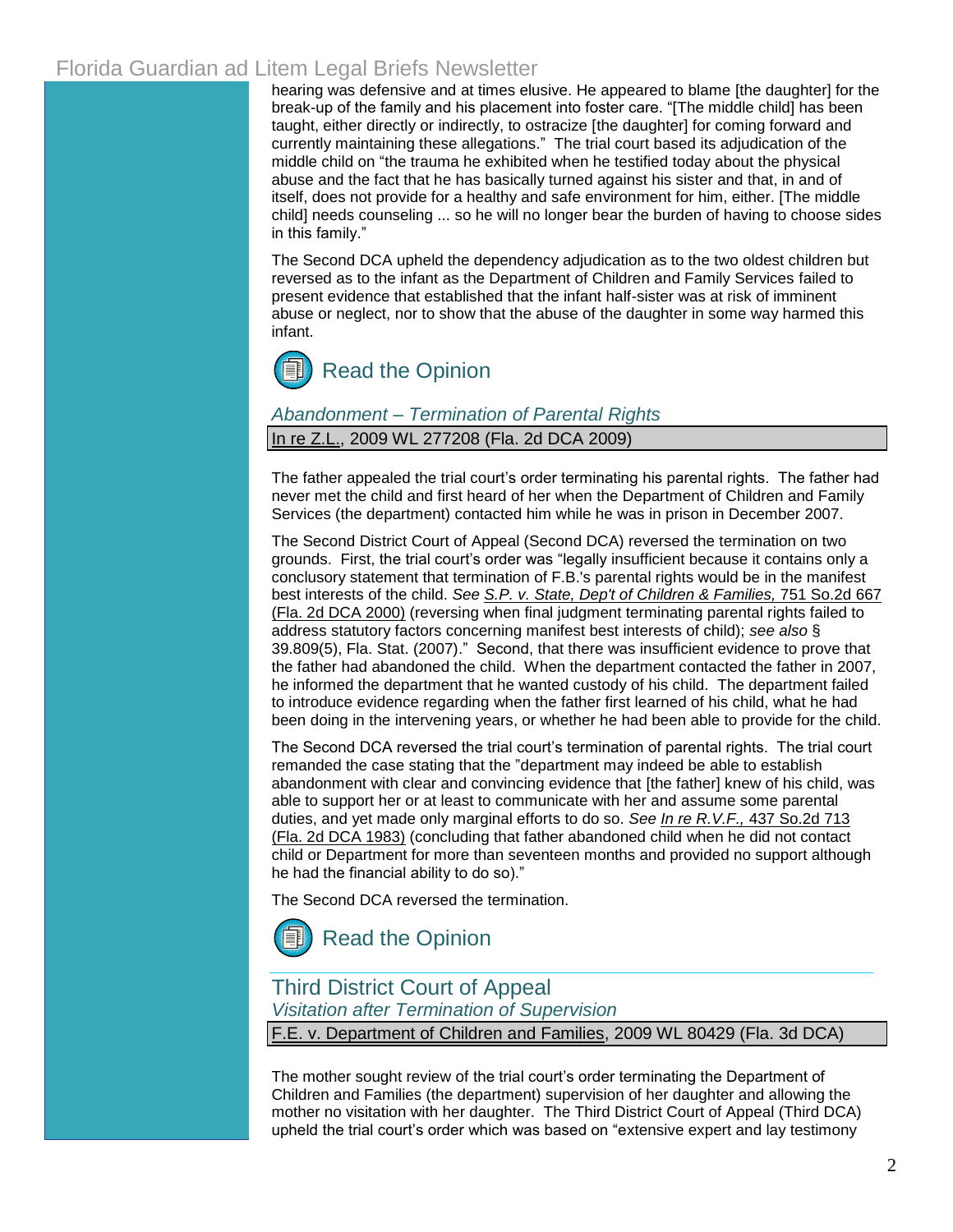that, because of severe physical abuse, the child was in fear of the mother and would suffer serious mental distress from any personal contact with her." However, the Third DCA struck the part of the trial court's order which allowed for visitation with the child in the future "at the discretion of the custodial father." The mother "retains the unqualified ability to seek a modification or elimination of any restrictions under [§ 39.621\(9\), Fla.](http://www.leg.state.fl.us/Statutes/index.cfm?App_mode=Display_Statute&Search_String=&URL=Ch0039/SEC621.HTM&Title=->2008->Ch0039->Section%20621#0039.621)  [Stat. \(2008\)."](http://www.leg.state.fl.us/Statutes/index.cfm?App_mode=Display_Statute&Search_String=&URL=Ch0039/SEC621.HTM&Title=->2008->Ch0039->Section%20621#0039.621)



### Fourth District Court of Appeal *Termination of Parental Rights – Manifest Best Interest Hearing*

R.E. v. Department of Children and Families,996 So.2d 929 (Fla. 4th DCA 2008)

The father appealed the trial court's order terminating his parental rights. The termination order had been entered as a default judgment after the parents had failed to appear at the advisory hearing. Ultimately, the Fourth District Court of Appeal (Fourth DCA) relinquished jurisdiction to the trial court in order to conduct a new manifest best interest hearing as there was a transcription problem during the original manifest best interest hearing. After this new manifest best interest hearing, the trial court again entered its termination order. The father argued that the new judge could not hold the manifest best interest hearing without also rehearing the termination proceedings.

The Fourth DCA disagreed. The termination of parental rights process is a two-step process: "(1) the trial court must find by clear and convincing evidence that one of the statutory grounds for termination has been established, and (2) the trial court must consider the manifest best interests of the child. *J.J. v. Dep't of Children & Families,* 886 So.2d 1046, 1048 (Fla. 4th DCA 2004). Typically a successor judge cannot enter a judgment based on evidence he or she did not hear, *see Beattie v. Beattie,* 536 So.2d 1078 (Fla. 4th DCA 1988)." But in this case there was no evidence introduced as the termination was based on default for failure to appear. [§ 39.801\(3\)\(d\), Fla. Stat.;](http://www.leg.state.fl.us/Statutes/index.cfm?App_mode=Display_Statute&Search_String=&URL=Ch0039/SEC801.HTM&Title=->2008->Ch0039->Section%20801#0039.801) [Fla. R.](http://www.guardianadlitem.org/documents/2008Juvenile20Rules.pdf)  [Juv. P. 8.525\(d\).](http://www.guardianadlitem.org/documents/2008Juvenile20Rules.pdf)

The Fourth DCA affirmed the trial courts termination of parental rights.



## Fifth District Court of Appeal

*Putative Father Registry*

#### J.H. v. K.D.M., 2009 WL 275173 (Fla. 5th DCA)

The putative father appeals an order terminating his parental rights and granting adoption to the child's maternal grandparents. The putative father properly registered with the Putative Father Registry pursuant to § [63.054, Fla. Stat. \(2004\)](http://www.leg.state.fl.us/Statutes/index.cfm?App_mode=Display_Statute&Search_String=&URL=Ch0063/SEC054.HTM&Title=->2008->Ch0063->Section%20054#0063.054) but failed to update his registration when he later changed residences. ["Section 63.054, Florida](http://www.leg.state.fl.us/Statutes/index.cfm?App_mode=Display_Statute&Search_String=&URL=Ch0063/SEC054.HTM&Title=->2008->Ch0063->Section%20054#0063.054)  Statutes, establishes the Florida Putative Father Registry … which requires an unmarried biological father to timely file a claim of paternity with the Registry in order to preserve the right to notice and consent to an adoption. *See als[o](http://www.guardianadlitem.org/case_sums/fathers_putative/pfr_hoa_v_ja.doc) [Heart of Adoptions,](http://web2.westlaw.com/find/default.wl?tf=-1&serialnum=2012690886&rs=WLW9.01&referencepositiontype=S&ifm=NotSet&fn=_top&sv=Split&referenceposition=196&findtype=Y&tc=-1&ordoc=2018086484&db=735&utid=%7b63E735FB-F916-401C-889C-1400CC90ACF9%7d&vr=2.0&rp=%2ffind%2fdefault.wl&mt=Florida)  Inc. v. J.A.,* [963 So.2d 189, 196 \(Fla.2007\)](http://web2.westlaw.com/find/default.wl?tf=-1&serialnum=2012690886&rs=WLW9.01&referencepositiontype=S&ifm=NotSet&fn=_top&sv=Split&referenceposition=196&findtype=Y&tc=-1&ordoc=2018086484&db=735&utid=%7b63E735FB-F916-401C-889C-1400CC90ACF9%7d&vr=2.0&rp=%2ffind%2fdefault.wl&mt=Florida)[."](http://www.guardianadlitem.org/case_sums/fathers_putative/pfr_hoa_v_ja.doc) 

The trial court found that because he failed to update his registration he could not claim lack of notice as a defense. The Fifth District Court of Appeal (Fifth DCA) disagreed. Although [§ 63.054\(6\)](http://www.leg.state.fl.us/Statutes/index.cfm?App_mode=Display_Statute&Search_String=&URL=Ch0063/SEC054.HTM&Title=->2008->Ch0063->Section%20054#0063.054) requires that the putative father notify and update the Office of Vital Statistics of any change of address" and that the failure "to report any such change is at the registrant's own risk and shall not serve as a valid defense based upon lack of notice," the trial court did not take into account the exception in § [63.054\(6\) w](http://www.leg.state.fl.us/Statutes/index.cfm?App_mode=Display_Statute&Search_String=&URL=Ch0063/SEC054.HTM&Title=->2008->Ch0063->Section%20054#0063.054)hich states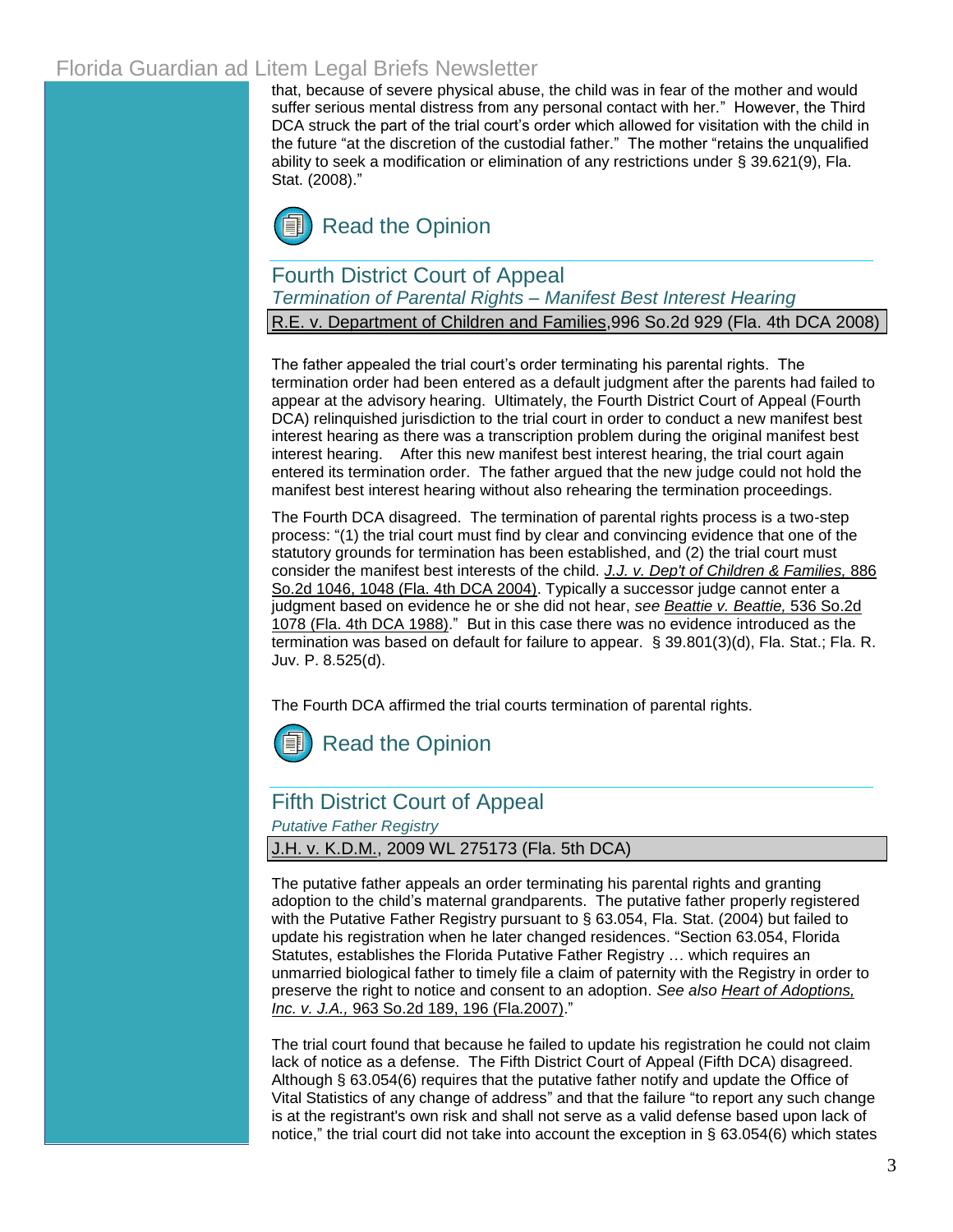"*unless the person petitioning for termination of parental rights or adoption has actual or constructive notice of the registrant's address and whereabouts from another source*." In this case, the trial court had evidence that the mother and maternal grandparents had actual or constructive knowledge regarding the putative father's residence.

The Fifth DCA vacated the final judgment granting the adoption and terminating the parental rights and remanded for further proceedings.



*Validity of Surrender*

R.B. v. Department of Children and Families, 2008 WL 5422870 (Fla. 5th DCA)

The mother appealed the trial court's denial of her motion to set aside her surrender of parental rights to her two children. The mother argued that the surrenders had been coerced, were not properly acknowledged, and that her mental condition was not properly addressed. The Fifth District Court (Fifth DCA) disagreed with the mother and upheld the trial court's denial of mother's motion to set aside the surrenders.

The mother contends that the surrenders were not notarized as required by statute and therefore the surrenders were not valid. The Fifth DCA held that the mother's argument failed to take into account the rest of the statute which allows for the surrender document to be acknowledged by "other person authorized to take acknowledgements." The mother's surrenders were acknowledged by the general master - someone authorized to take the acknowledgement. *See Burns v. Burns,* 153 Fla. 73, 13 So.2d 599, 602 (1943).

Secondly, the mother contends that the surrenders were made under fraud or duress and she should be able to revoke the surrenders under  $\S$  [39.806\(1\)\(a\)2](http://www.leg.state.fl.us/Statutes/index.cfm?App_mode=Display_Statute&Search_String=&URL=Ch0039/SEC806.HTM&Title=->2008->Ch0039->Section%20806#0039.806) because a Department of Children and Families worker told her that she would spend 20 years in jail if she did not surrender the children. The Fifth DCA held that the mother did not provide any clear and convincing evidence that the statement was ever made to her – it was just speculation and conjecture on her part.

Finally, the Fifth DCA held that the trial court properly weighed the evidence regarding the mother's mental health issues and affirmed the trial court's denial of mother's motion.

*Effective Assistance of Counsel – Termination of Parental Rights*

A.G. v. Department of Children and Families, 2009 WL 211071 (Fla. 5th DCA)

The Fifth District Court of Appeal certified the following question for consideration by the Florida Supreme Court:

MAY A PARENT WHOSE PARENTAL RIGHTS HAVE BEEN TERMINATED CHALLENGE THE JUDGMENT OF TERMINATION BY PETITION FOR HABEAS CORPUS ON THE BASIS THAT THE PARENT WAS DENIED EFFECTIVE ASSISTANCE OF COUNSEL?



## Preserving the Record for Appeal

*Wendie Cooper, Appellate Counsel Statewide Guardiand ad Litem Office* 

No one likes to be told by an appellate attorney that error needs to be conceded on appeal or that error was not preserved and no appeal can be taken. As a trial attorney, there are steps that can be taken to possibly prevent this from happening. To understand better, it is important to understand what an appellate court does. First, an